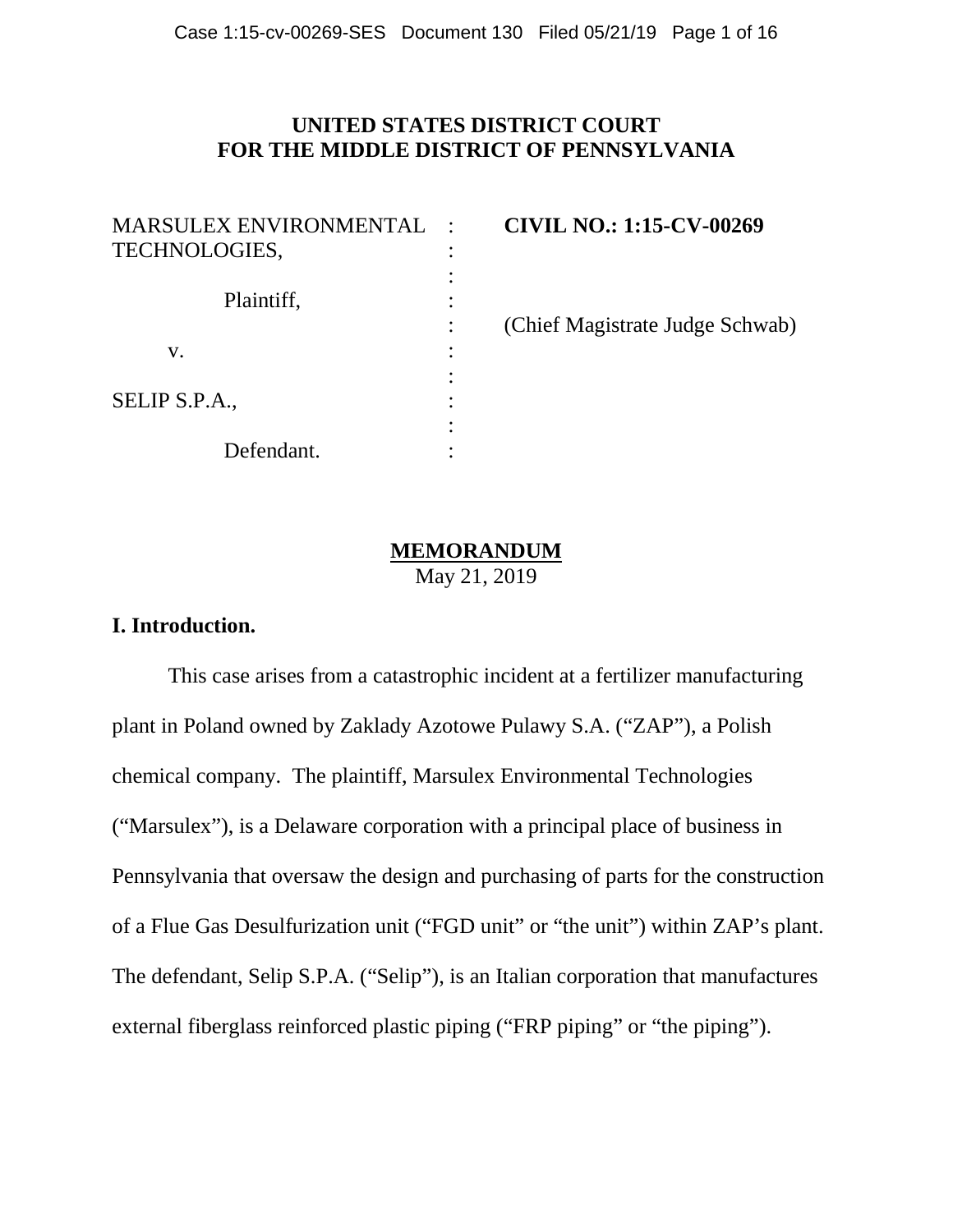In 2010, Marsulex and Selip entered into a contract that required Selip to design, manufacture, and supply FRP piping for use in the construction of the FGD unit in ZAP's plant. After the unit was constructed and put into use in the plant, ZAP allegedly discovered that the piping Selip had supplied was defective. The FGD unit subsequently failed, causing ZAP to shut down its plant. Marsulex covered the costs of the unit's failure and then sought reimbursement for those costs from Selip. After Selip refused to reimburse Marsulex, Marsulex initiated this litigation.

The case is presently before us on a motion for summary judgment filed by Selip. We find that there are genuine issues of material fact that preclude the entry of summary judgment and accordingly deny Selip's motion.

# **II. Procedural History.**

Marsulex filed suit against Selip for the alleged failure of the FRP piping on September 6, 2015, raising causes of action for strict products liability, breach of contract, breach of an express warranty, breach of an implied warranty, and unjust enrichment. *Doc. 1* at 9-13. On April 1, 2015, Selip filed a motion to dismiss Marsulex's complaint, arguing under the doctrine of *forum non conveniens* that the complaint should be dismissed because the proper forum was Poland rather than Pennsylvania. *Doc. 6* at 7-9. Selip also argued that Marsulex's strict liability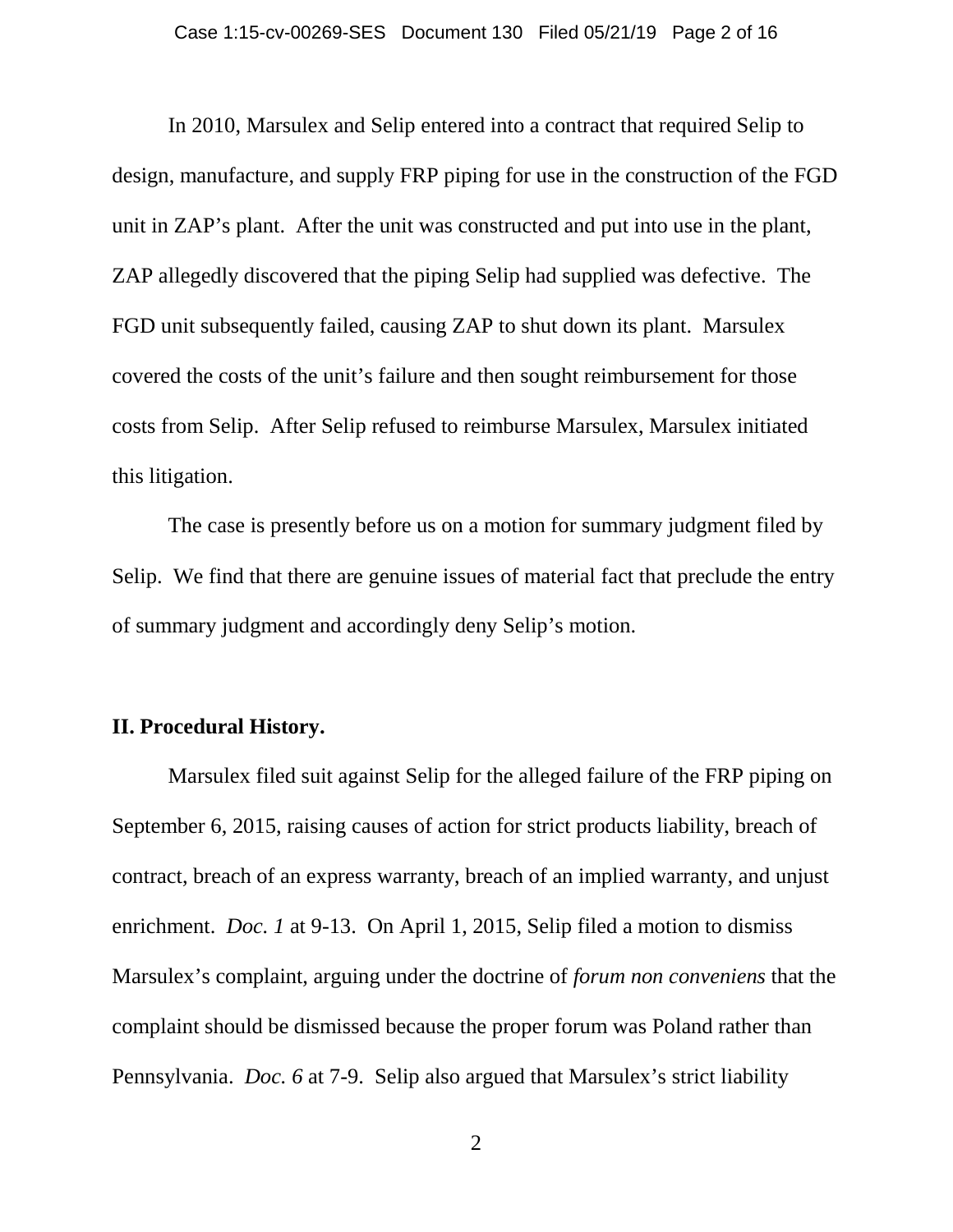claim should be dismissed under the economic loss doctrine and the gist of the action doctrine. *Id.* at 9-12. On July 13, 2015, the parties consented to the jurisdiction of a United States Magistrate Judge, and the case was reassigned to the undersigned. *Doc. 15*.

On March 18, 2016, following oral argument, we issued a memorandum and order addressing Selip's motion to dismiss. *Doc. 28-29*. We denied Selip's motion to dismiss under the *forum non conveniens* doctrine but granted its motion to dismiss Marsulex's strict liability claim, reasoning that a claim seeking recovery solely for damages to the FRP piping was barred by the economic loss doctrine. *Doc. 28* at 26. In doing so, we granted Marsulex leave to file an amended complaint to cure the deficiencies in its strict liability claim. *Id.* at 27. Marsulex then filed its amended complaint on April 15, 2016. *Doc. 33*.

On June 30, 2016, Selip filed a motion to dismiss Marsulex's amended complaint and a brief in support of its motion. *Docs. 42*, *44*. Selip again argued that Marsulex's strict liability claim should be dismissed under either the economic loss doctrine or the gist of the action doctrine. *Doc. 42* at 10-13. Selip also argued that a clause in the parties' contract, Section 27, barred all of Marsulex's claims against it. *Id.* at 9.

We addressed Selip's second motion to dismiss in a memorandum and order on March 27, 2017. *Docs. 49-50*. We granted the motion to dismiss insofar as it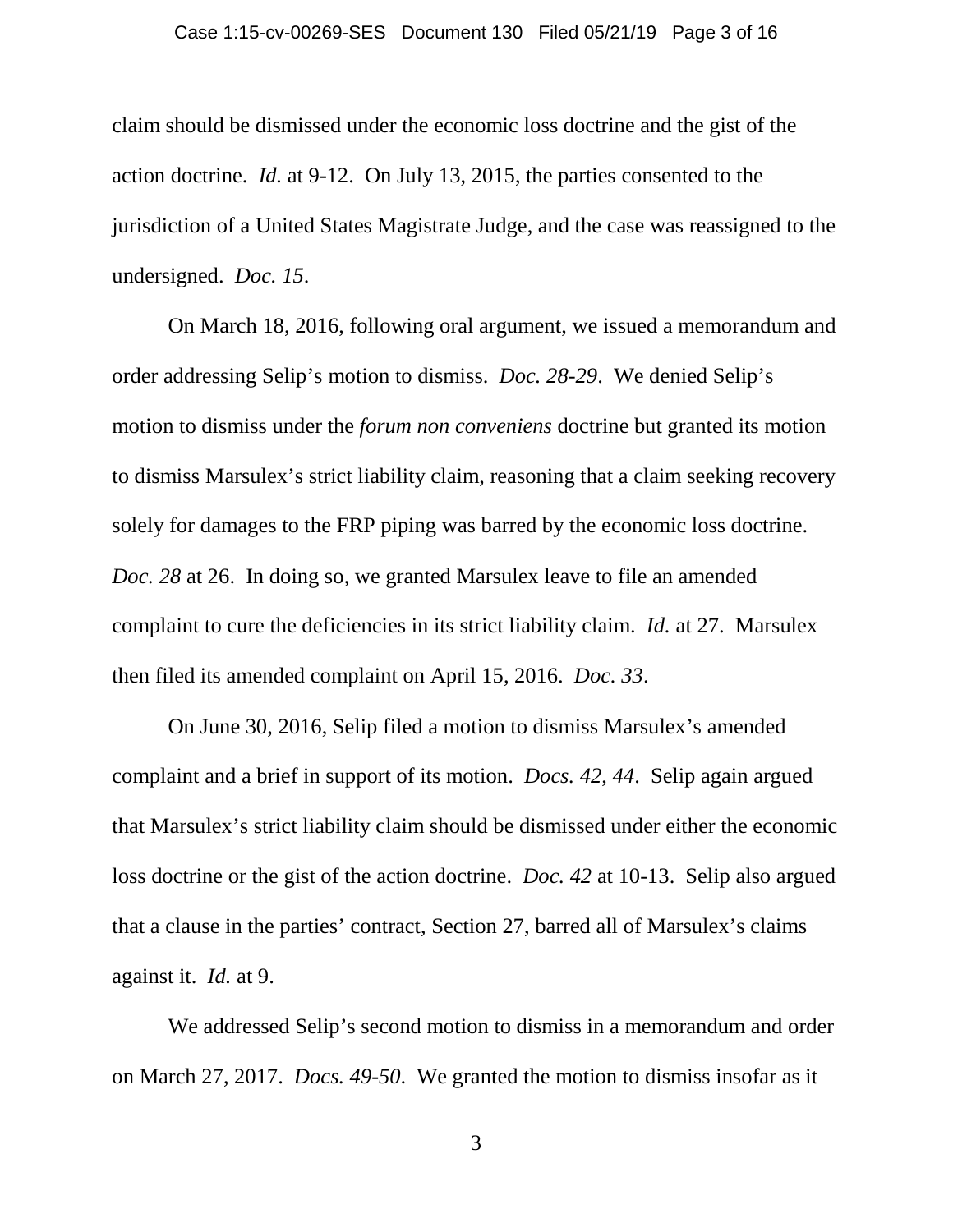#### Case 1:15-cv-00269-SES Document 130 Filed 05/21/19 Page 4 of 16

sought dismissal of Marsulex's strict liability claim but denied the motion to dismiss with regard to the rest of Marsulex's claims. *Doc. 50* at 1-2. We reasoned that Section 27 of the parties' contract was not an exculpatory clause; it was a limitation-of-liability clause. *Doc. 49* at 16. "The plain language of Provision 27 does not exempt or otherwise immunize either party from the consequences of its own actions. Instead, the Provision merely limits the type of damages that the parties may recover against one another." *Id.*

Following our resolution of the motion to dismiss, Selip filed an answer to Marsulex's complaint on May 5, 2017. *Doc. 53*. We then issued an amended case management order on October 26, 2017 to govern the parties' discovery efforts, followed by a second amended case management order on January 25, 2018. *Docs. 61*, *67*.

On March 23, 2018, counsel for Marsulex filed a letter informing the court of Selip's allegedly deficient discovery responses. *Doc. 68*. That letter marked the beginning of the court's involvement in a contentious discovery dispute between the parties that culminated in Marsulex filing a formal motion for sanctions on January 25, 20[1](#page-3-0)9. *Doc.* 112.<sup>1</sup> We address Marsulex's motion for sanctions in a separate memorandum and order.

l

<span id="page-3-0"></span><sup>&</sup>lt;sup>1</sup> Since the discovery dispute is not directly relevant to our resolution of Selip's motion for summary judgment, we do not belabor the procedural history of the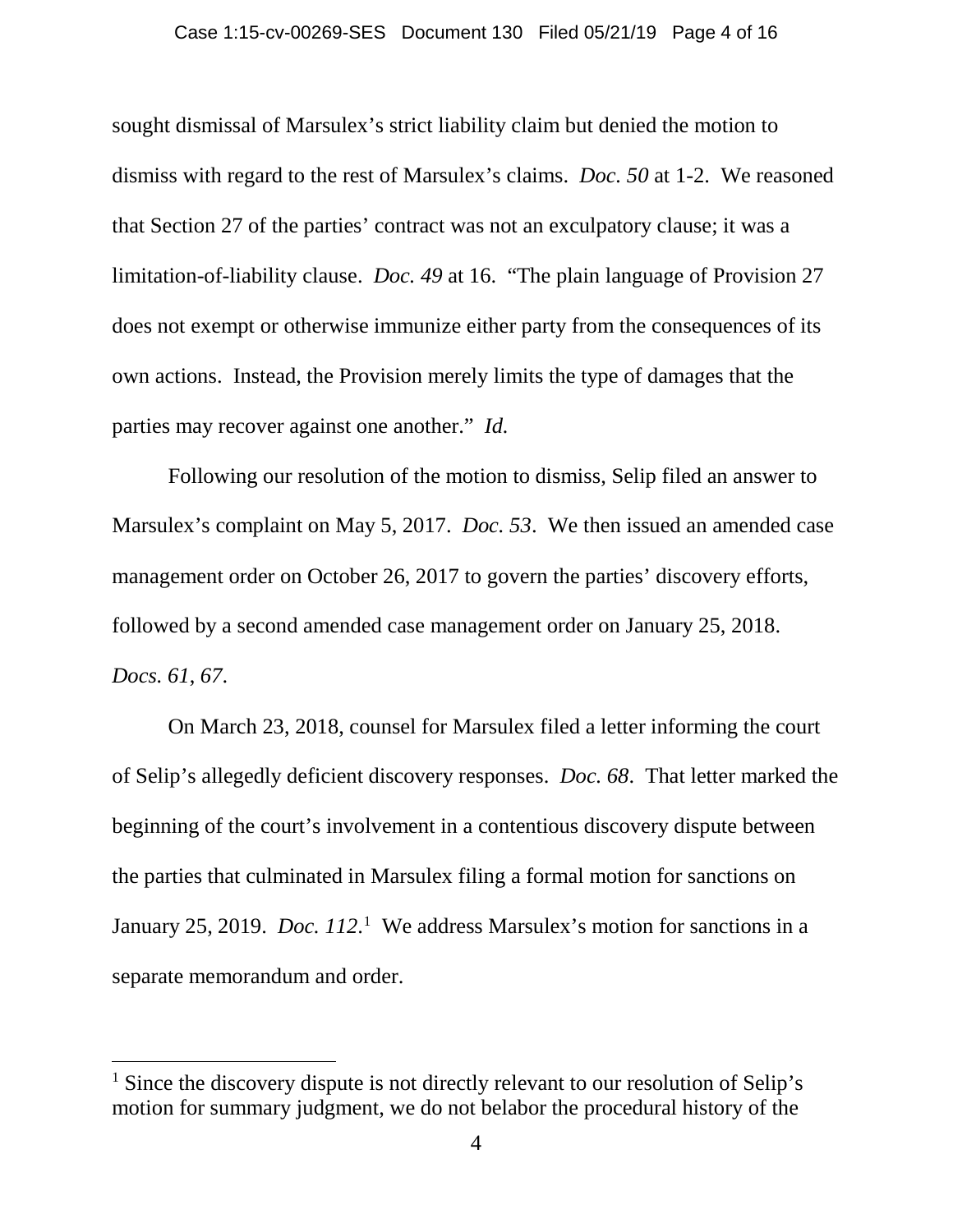Selip filed its motion for summary judgment and a brief in support of its motion on January 31, 2019. *Docs. 115-16*. Marsulex filed a brief in opposition on February 21, 2019, and Selip then filed a reply brief on March 7, 2019. *Docs. 117*, *123*. We began our analysis of the motion in April and subsequently issued an order striking Selip's answer to Marsulex's amended complaint from the record because it did not sufficiently respond to the amended complaint's factual allegations. *Doc. 126*. As per our order, Selip filed an amended answer to the amended complaint on May 2, 2019. *Doc. 127*.

### **III. Summary Judgment Standard.**

l

"A party may move for summary judgment, identifying each claim or defense—or the part of each claim or defense—on which summary judgment is sought." Fed. R. Civ. P. 56(a). "The court shall grant summary judgment if the movant shows that there is no genuine dispute as to any material fact and the movant is entitled to judgment as a matter of law." *Id.*

In a summary judgment motion, the moving party "bears the initial responsibility of informing the district court of the basis for its motion, and identifying those portions of the pleadings, depositions, answers to interrogatories, and admissions on file, together with the affidavits, if any, which it believes

dispute here. That procedural history is set forth more fully in our memorandum addressing Marsulex's motion for sanctions.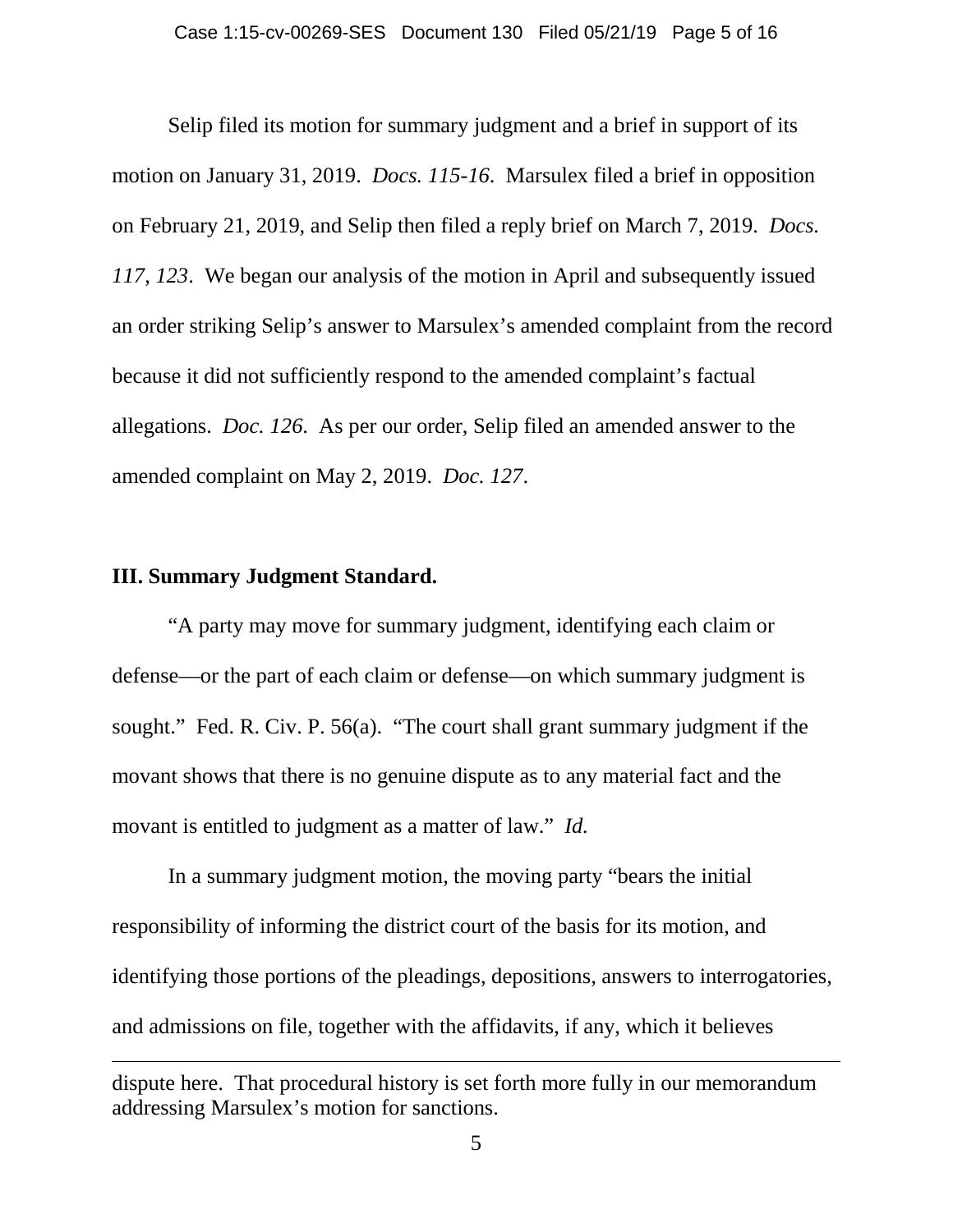demonstrate the absence of a genuine issue of material fact." *Celotex Corp. v. Catrett*, 477 U.S. 317, 323 (1986). With respect to an issue on which the nonmoving party bears the burden of proof, the moving party may discharge that burden by "'showing'—that is, pointing out to the district court—that there is an absence of evidence to support the nonmoving party's case." *Id.* at 325.

Once the moving party has met its burden, the nonmoving party may not rest upon the mere allegations or denials of its pleading; rather, the nonmoving party must show a genuine dispute by "citing to particular parts of materials in the record, including depositions, documents, electronically stored information, affidavits or declarations, stipulations (including those made for purposes of the motion only), admissions, interrogatory answers, or other materials" or "showing that the materials cited do not establish the absence . . . of a genuine dispute." Fed. R. Civ. P. 56(c). If the nonmoving party "fails to make a showing sufficient to establish the existence of an element essential to that party's case, and on which that party will bear the burden at trial," summary judgment is appropriate. *Celotex*, 477 U.S. at 322. Summary judgment is also appropriate if the nonmoving party provides merely colorable, conclusory, or speculative evidence. *Anderson v. Liberty Lobby, Inc.*, 477 U.S. 242, 249 (1986). There must be more than a scintilla of evidence supporting the nonmoving party's claims and more than some metaphysical doubt as to the material facts. *Id.* at 252. "Where the record taken as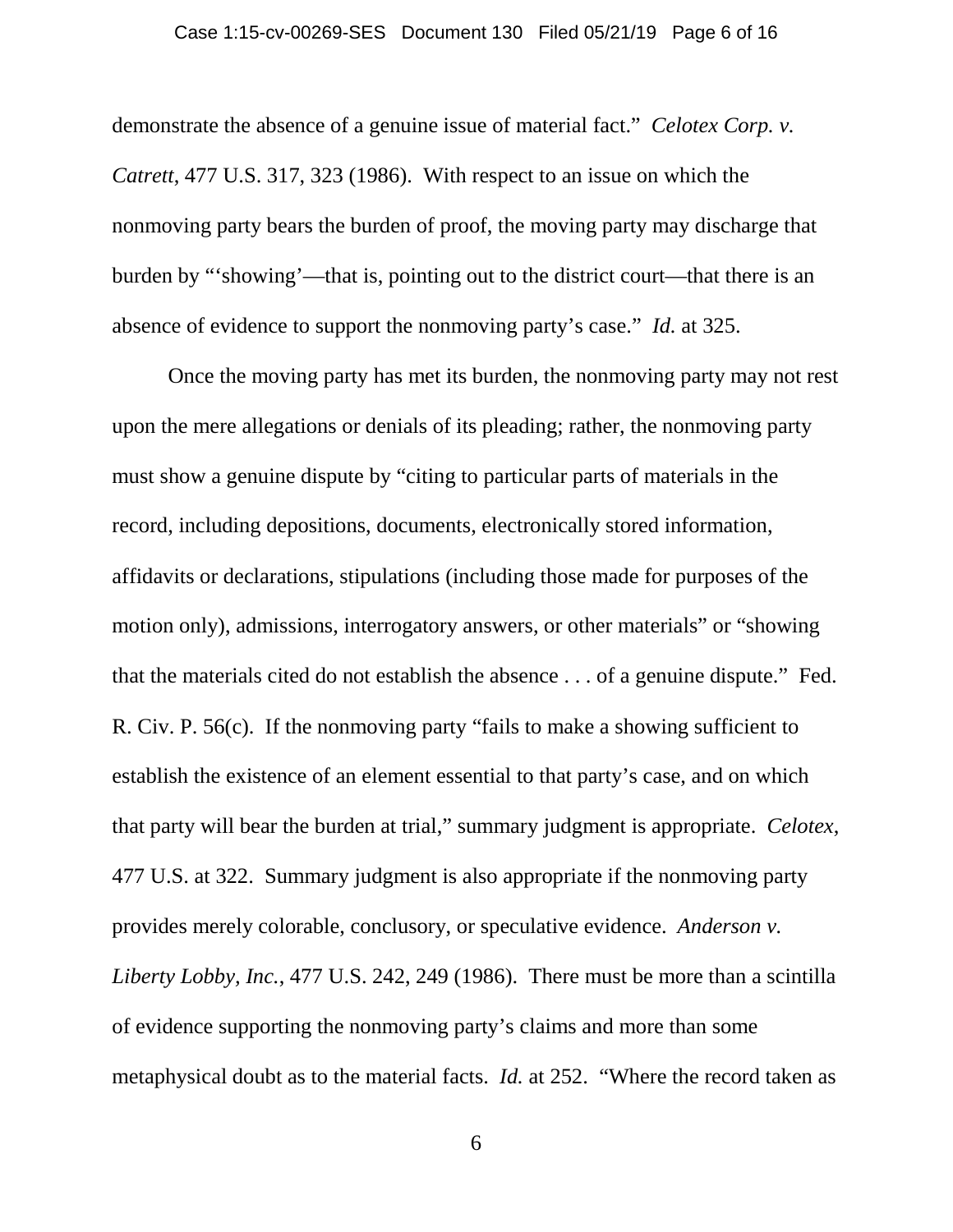#### Case 1:15-cv-00269-SES Document 130 Filed 05/21/19 Page 7 of 16

a whole could not lead a rational trier of fact to find for the non-moving party, there is no 'genuine issue for trial.'" *Matsushita Elec. Indus. Co. v. Zenith Radio Corp.*, 475 U.S. 574, 586 (1986).

The substantive law identifies which facts are material, and "[o]nly disputes over facts that might affect the outcome of the suit under the governing law will properly preclude the entry of summary judgment." *Anderson*, 477 U.S. at 248. A dispute about a material fact is genuine only if there is a sufficient evidentiary basis that would allow a reasonable fact finder to return a verdict for the nonmoving party. *Id.* at 248-49. When "faced with a summary judgment motion, the court must view the facts 'in the light most favorable to the nonmoving party.'" *N.A.A.C.P. v. N. Hudson Reg'l Fire & Rescue*, 665 F.3d 464, 475 (3d Cir. 2011) (quoting *Scott v. Harris*, 550 U.S. 372, 380 (2007)).

At the summary judgment stage, the judge's function is not to weigh the evidence or to determine the truth of the matter; rather it is to determine whether there is a genuine issue for trial. *Anderson,* 477 U.S. at 249. The proper inquiry for the court "is the threshold inquiry of determining whether there is the need for a trial—whether, in other words, there are any genuine factual issues that properly can be resolved only by a finder of fact because they may reasonably be resolved in favor of either party." *Id.* at 250.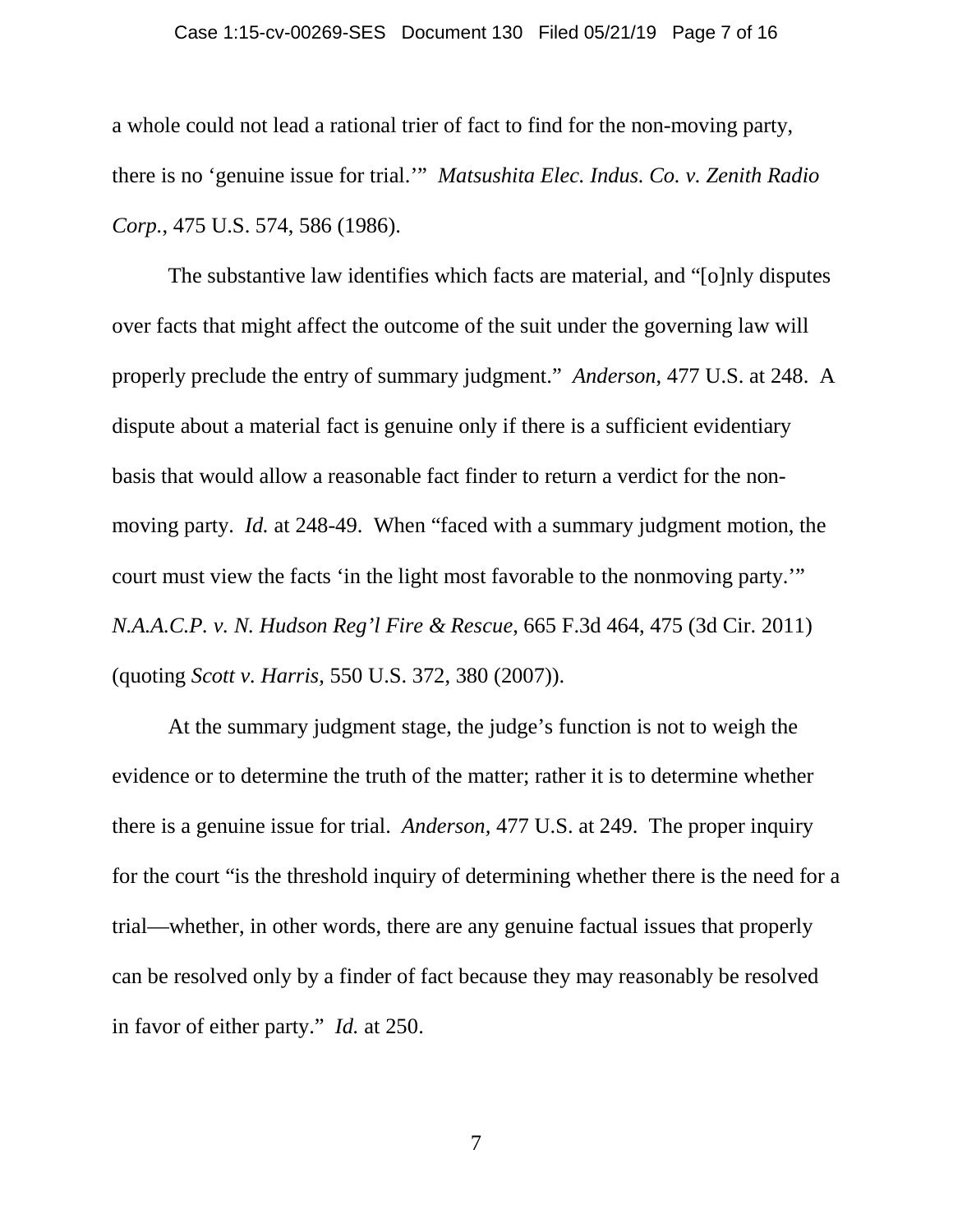#### **IV. Material Facts.**

When filing a motion for summary judgment, the moving party must comply with Local Rule 56.1, which requires the party to file "a separate, short and concise statement of the material facts, in numbered paragraphs, as to which the moving party contends there is no genuine issue to be tried." M.D. Pa. L.R. 56.1. Once the moving party has filed such a statement, the non-moving party is required to file "a separate, short and concise statement of the material facts, responding to the numbered paragraphs set forth in the [moving party's] statement . . . as to which it is contended that there exists a genuine issue to be tried." *Id.*

In this case, Selip filed a statement of material facts as part of its summary judgment motion on January 31, 2019. *See doc. 115* at 2. Marsulex filed a response to Selip's statement of material facts on February 21, 2019. *Doc. 118*. We base the following statement of facts on those statements, Marsulex's amended complaint, and Selip's amended answer to Marsulex's amended complaint. The following facts are either undisputed or construed in the light most favorable to Marsulex as the non-movant.

Marsulex and ZAP first entered into a contract for the construction of the FGD unit on January 22, 2010. *Doc. 33* ¶¶ 9-10; *doc. 127* ¶¶ 9-10. After Marsulex determined that the unit would need to contain FRP piping, it entered into another contract with Selip for the provision of the piping. *Doc. 33* ¶¶ 12-14; *doc. 127* ¶¶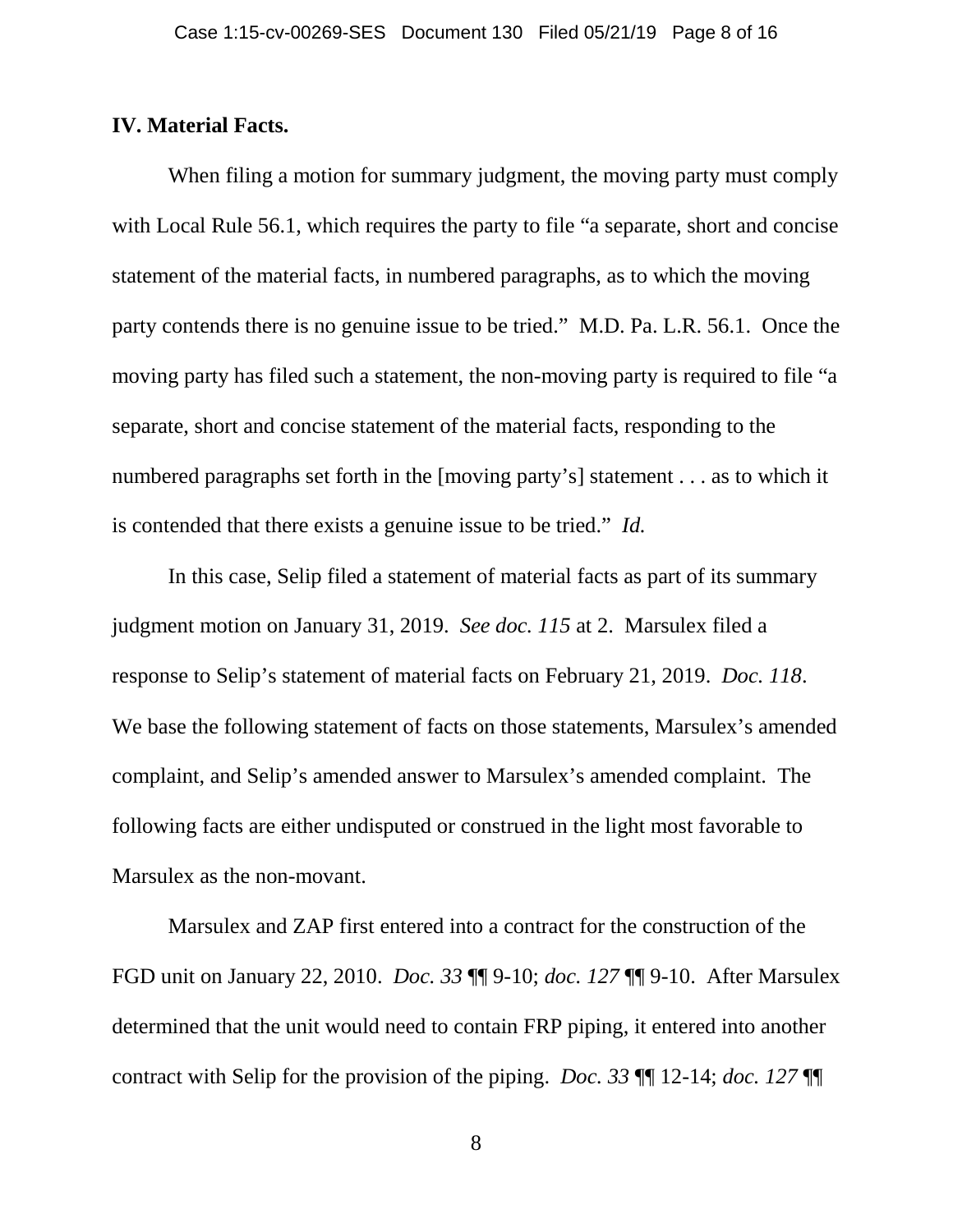12-14. The purpose of the FRP piping within the FGD unit was to distribute slurry for the removal of sulfur dioxide. *Doc. 115* ¶ 23; *doc. 118* ¶ 23. The slurry that the FRP piping distributed was made up of ammonium sulfate and was in a liquid form. *Doc. 115* ¶¶ 23-24; *doc. 118* ¶ 23-24.

The contract between Marsulex and Selip required Selip to fabricate FRP piping in accordance with Selip's procedures and approved drawings. *Doc. 33* ¶ 14; *doc. 127* ¶ 14. The contract specified that "[t]he inner and outer surface" of the piping had to be "free of cracks and crazing with a smooth finish." *Doc. 33-1* § 4.4. The contract also specified that the piping was to be "of merchantable quality, free from all defects in design, workmanship and materials, and . . . fit for the particular purposes for which [it was] purchased." *Doc. 33-3* § 10(b). The piping was also to be "provided in strict accordance with the specification, samples, drawings, designs or other requirements (including performance specification) approved by [Marsulex]." *Id.* In the supplementary terms of the contract, Selip warranted that the piping would (1) "be properly and professionally constructed"; (2) "meet the technical requirements of the Purchase Order including the standards and regulations as well as the best engineering practices"; and (3) "be new and used, of the specified material, free of defects and fit for the application specified." *Doc. 33-2* § 5.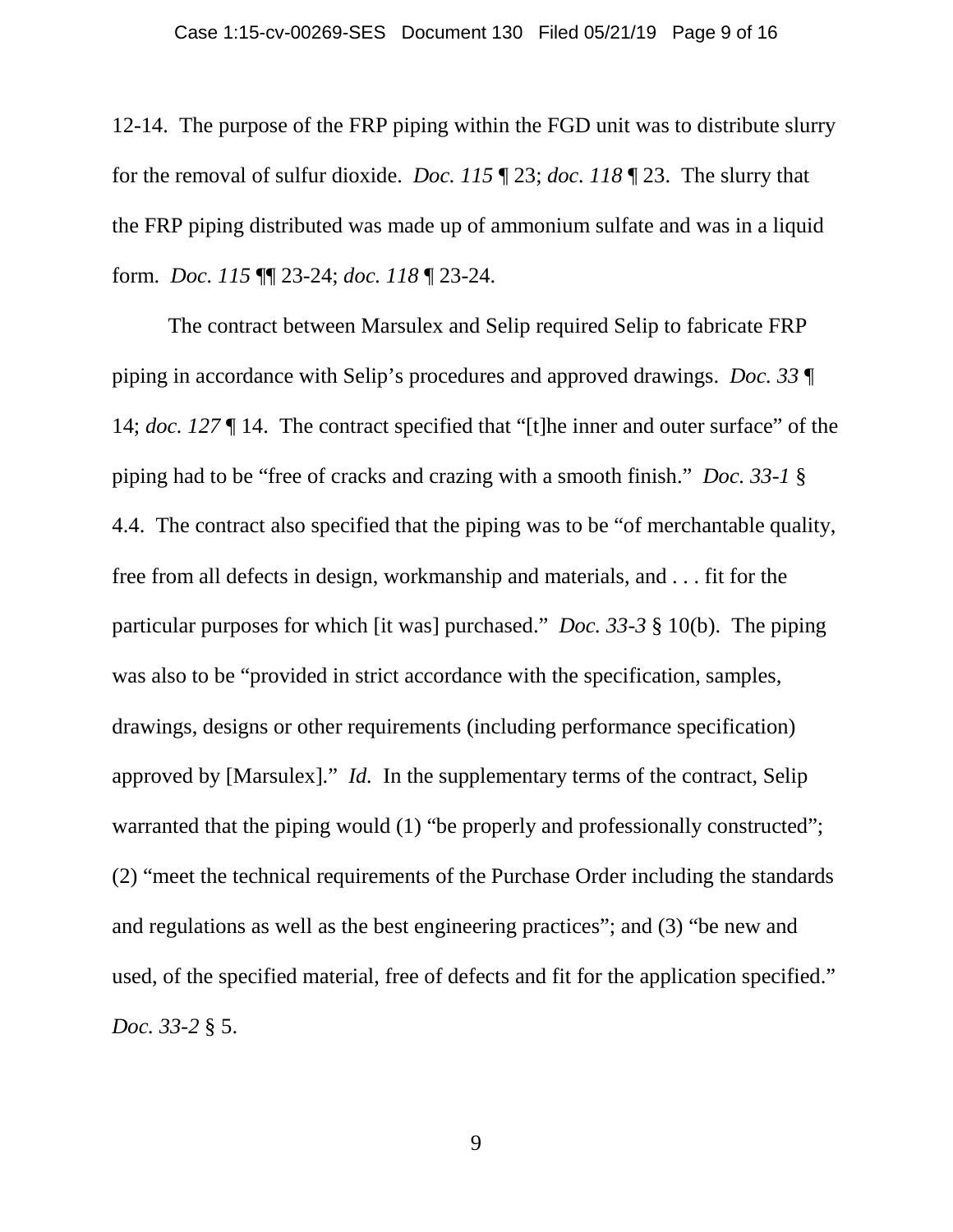Selip delivered the piping to ZAP's plant on February 3, 2011. *Doc. 33* ¶ 18; *doc. 127* ¶ 18. At the time the piping was delivered, Marsulex believed that Selip had fulfilled its contractual obligation. *Doc. 115* ¶ 28, 33-34; *doc. 118* ¶ 28, 33-34. Following the delivery, ZAP stored the piping at its plant. *Doc. 115* ¶ 29; *doc. 118* ¶ 29. Marsulex was unaware of any defects in the piping either at the time of the delivery or the time of the installation of the piping. *Doc. 115* ¶¶ 33- 34; *doc. 118* ¶¶ 33-34. However, a visual inspection of the piping at either time would not have revealed any defects in the internal composition of the piping. *Doc.* 120  $\degree$  6. The piping was installed at the plant by a third-party contractor, Mostostal. *Doc. 115* ¶ 30; *doc. 118* ¶ 30. Marsulex provided Mostostal with Selip's instructions for the installation of the piping but was not otherwise involved in the installation. *Doc. 115* ¶ 31; *doc. 118* ¶ 31.

ZAP began using the FGD unit containing the piping in October 2012. *Doc. 33* ¶ 19; *doc. 127* ¶ 19. In January 2013, Selip was notified that there were cracks in the piping. *Doc. 33* ¶ 20; *doc. 127* ¶ 20. Selip classified the cracks as superficial and filled them with resin. *Id.* In September 2013, Selip was notified of additional cracks in the piping. *Doc. 33* ¶ 21; *doc. 127* ¶ 21. In April 2014, Selip went to ZAP's plant to examine the piping. *Doc. 33* ¶ 22; *doc. 127* ¶ 22.

After its visit to the plant in April 2014, Selip completed a report on April 4, 2014, which was authored by Selip's Service Manager, Giuseppe Alfieri. *Doc.*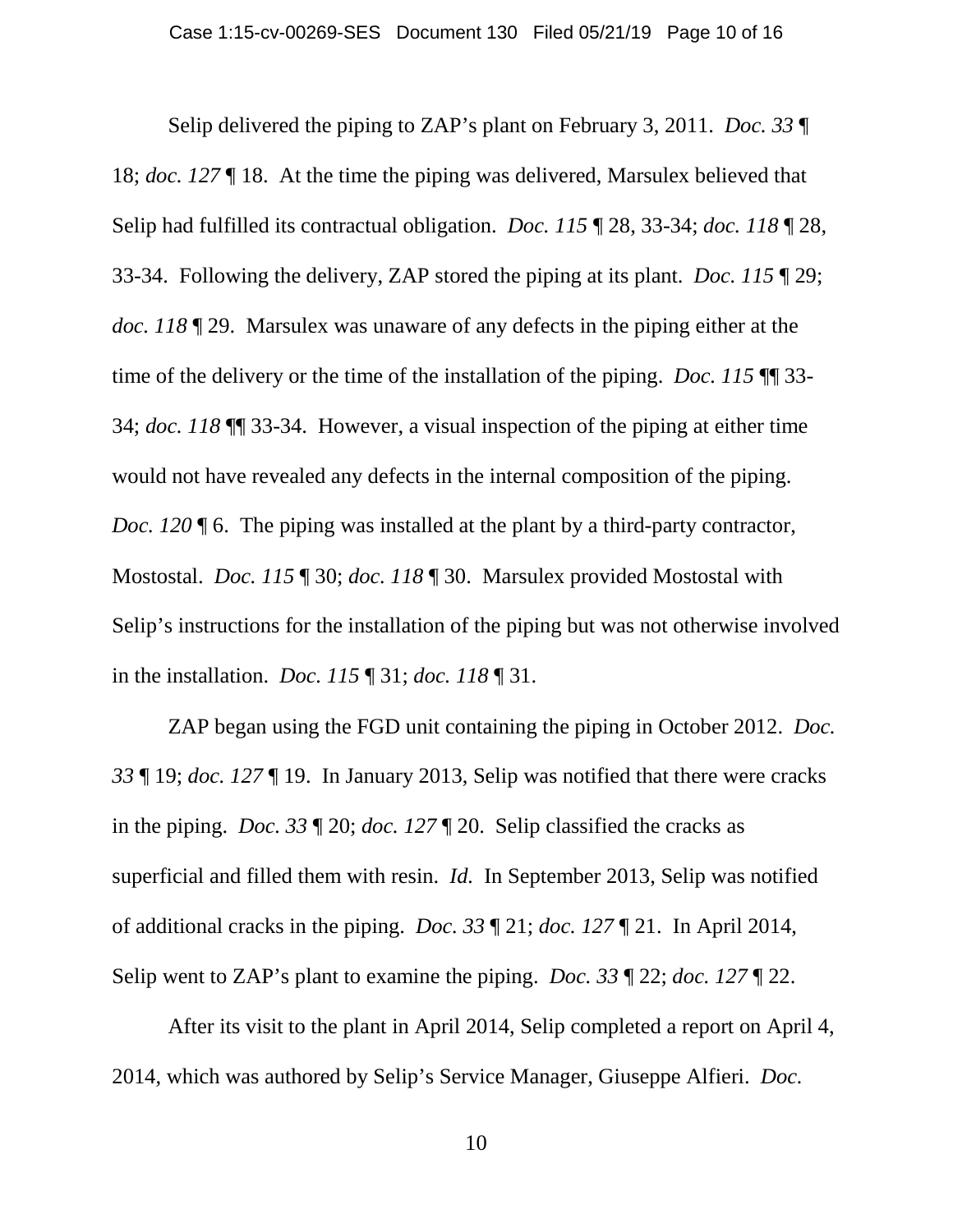*115-20*. The report stated that "[s]ome superficial cracks" were detected on the external surface of the piping but concluded that there were no issues in the mechanical structure of the piping. *Id.* at 2-3. The report also stated that Selip had found "multiple changes" from the original project specifications and design. *Id.* at 4. Selip stated that such modifications had been made to compensate for the "high vibrations" that occurred in the plant. *Id.* Selip further stated that "the sliding point and the EPDM gasket" of the FGD unit were "too tightened to the piping." *Id.* at 5. Selip concluded that because the cracks in the piping were superficial, there was "no risk about the piping['s] mechanical structure" or "the full functionality." *Id.* at 6. Selip also noted that because of the modifications to the piping, the company declined "any responsibility for superficial cracks and/or any further issues" at ZAP's plant. *Id.* Selip therefore stated that while it would provide "support and assistance to repair the superficial cracks," all costs for such work would be charged to either Marsulex or ZAP. *Id.* at 8.

In late May of 2014, the FGD unit malfunctioned, which caused significant damage to ZAP's plant and resulted in ZAP shutting its plant down for approximately three months. *Doc. 33* ¶¶ 24-25, 27; *doc. 127* ¶¶ 24-25, 27. ZAP informed Marsulex of the malfunction on June 2, 2014, and Marsulex informed Selip the same day. *Doc. 33* ¶ 23; *doc. 127* ¶ 23.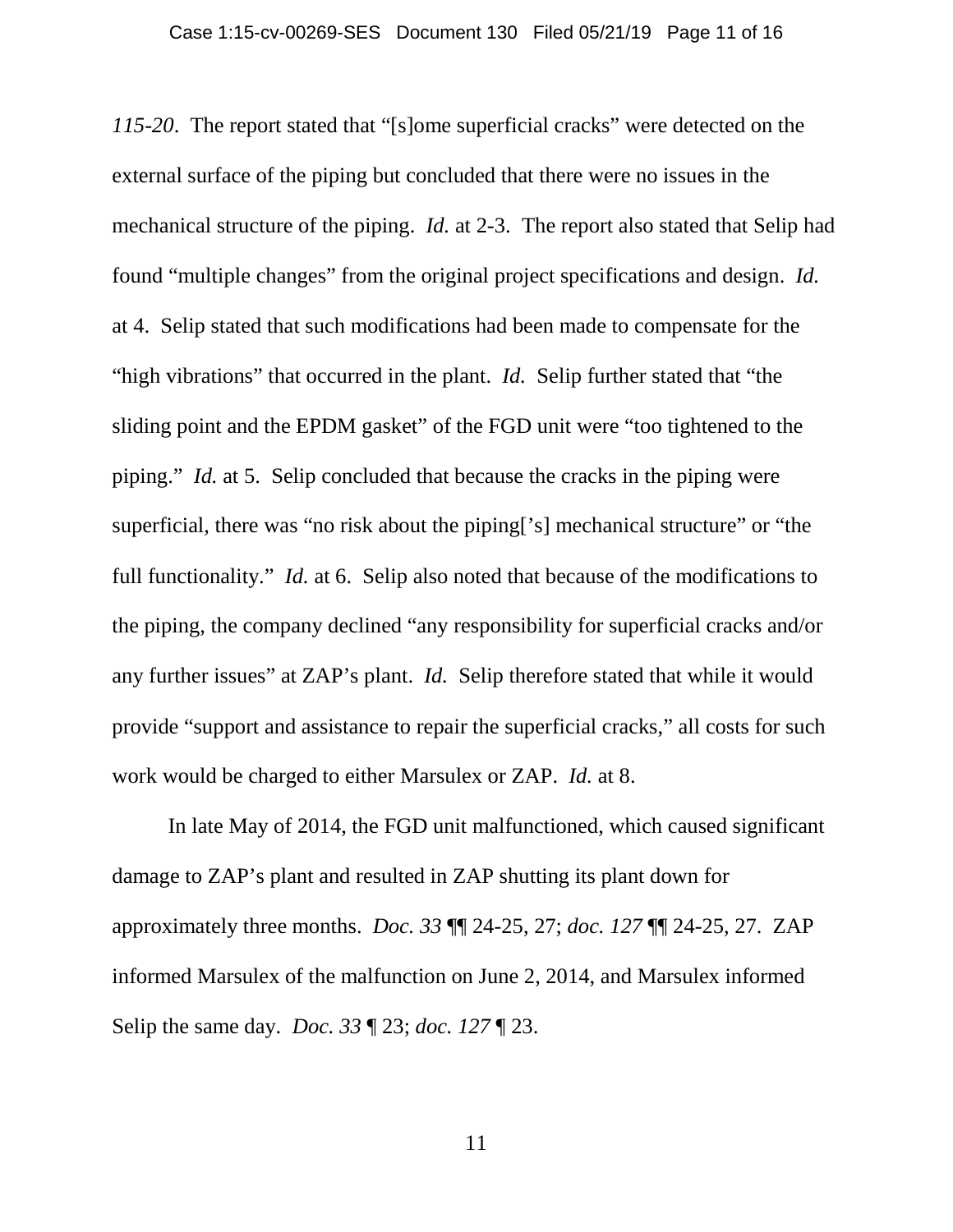Following the malfunction of the FGD unit, Marsulex hired a third-party company, Fiberglass Structural Engineering ("FSE"), to investigate the site of the malfunction. *Doc. 33* ¶ 30; *doc. 127* ¶ 30. FSE was given flange samples from the FGD unit, which it investigated using visual inspection and "burn testing of crosssections taken from the samples." *Doc. 115-8* at 2. FSE issued a report on its findings on August 15, 2014. *See id*. FSE noted that the flange samples "indicate[d] a generally poor construction method which uses low strength reinforcement and nonstructural components in the flange area." *Id.* at 26. FSE stated that this construction method would "reduce the load-bearing capability of the flanges" and concluded that the flange samples did not meet Selip's design and fabrication requirements. *Id.* FSE also found "a significant issue" with the elbow flange samples that it evaluated. *Id.* at 24. Specifically, FSE found that the elbow flanges "were constructed with a non-structural short segment of pipe placed behind the flange, extending the length of the elbow" as opposed to the "standard industry practice" which "would be to lay-up the flanges directly on the end of an elbow, such that the elbow structural laminate extends completely to the flange face, and the nominal center-to-end dimension for an elbow is maintained." *Id.* This "unconventional procedure" reduced the overall strength of the elbow flanges. *Id.* at 25. FSE further found that "[t]he laminate construction does not comply with the Selip Working Procedure for the type and amount of reinforcement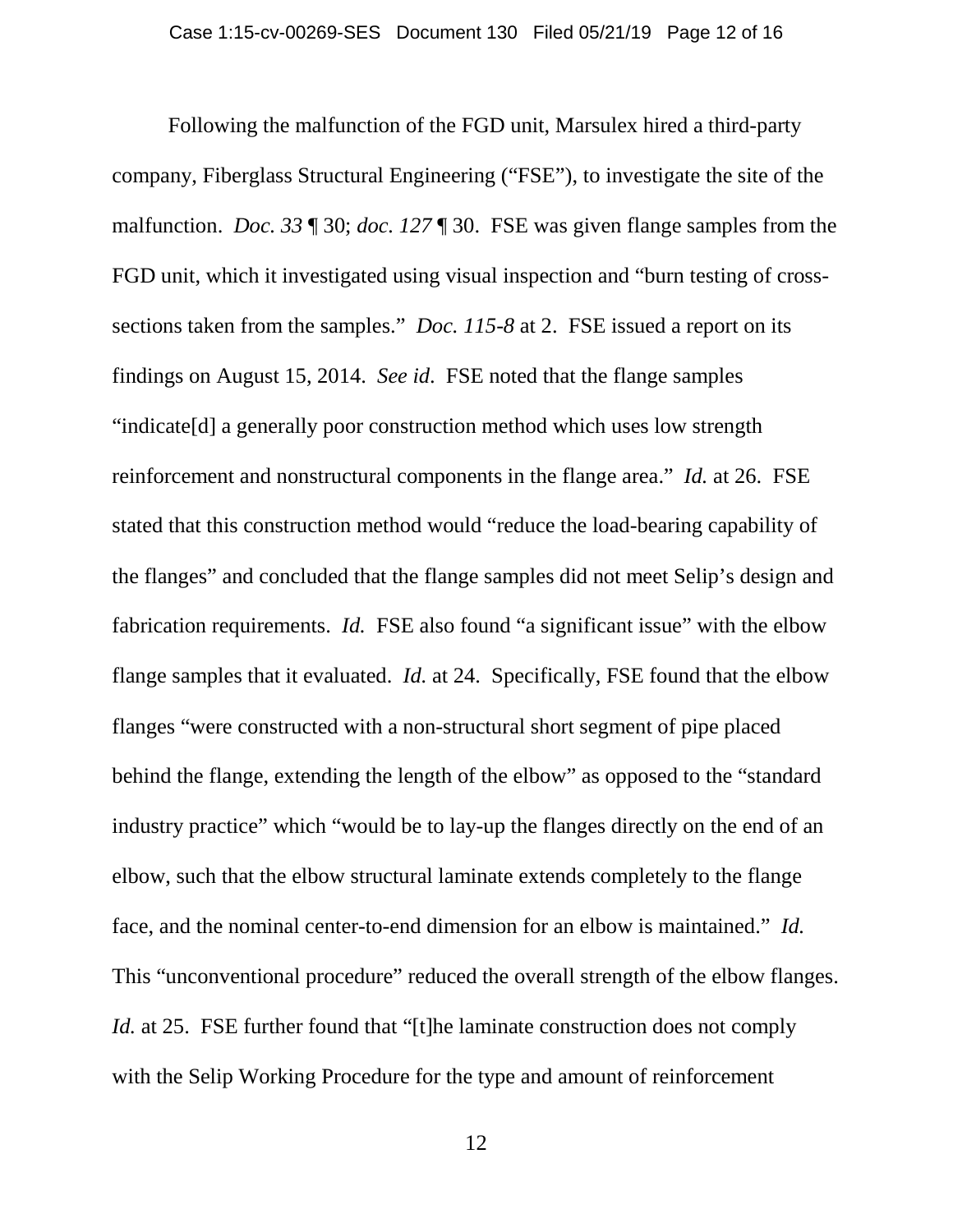required." *Id.* FSE noted that "all but one" of the flange samples that it evaluated contained no woven roving layers, despite Selip's working procedures requiring the flanges to have sixteen woven roving layers. *Id.* FSE stated that "[t]he strength in the hub will be much less for a laminate consisting only of mat vs. the required laminate that contains multiple layers of woven roving." *Id.* Based on FSE's conclusions, Marsulex informed Selip that the malfunction was caused by defects in the FRP piping that Selip manufactured. *Doc. 33* ¶ 36; *doc. 127* ¶ 36. MET requested payment from Selip for \$557,873.53, which Selip refused to pay. *Doc. 33* ¶¶ 38-39; *doc. 127* ¶¶ 38-39. Marsulex's requested total was based on subtotals of \$440,337 for the customer claim from ZAP; \$84,445.03 for internal costs; and \$53,091.50 for external costs, primarily taken from the fee that FSE charged Marsulex. *See doc. 115-17*.

During the discovery process in this case, Selip deposed Michael Walsh ("Walsh"), Marsulex's Senior Vice President for Engineering and Chief Operating Officer, who was designated to testify on Marsulex's behalf under Federal Rule of Civil Procedure 30(b)(6). *See doc. 115-12*. Walsh testified that he had observed photographs taken shortly after the incident in ZAP's plant, and that none of those photographs showed any slurry on the floor of the plant. *Id.* at 44:18-24. This was likely because any slurry that had been on the floor had been cleaned up prior to the photographs being taken. *Id.* at 45:1-4. According to Walsh, ZAP had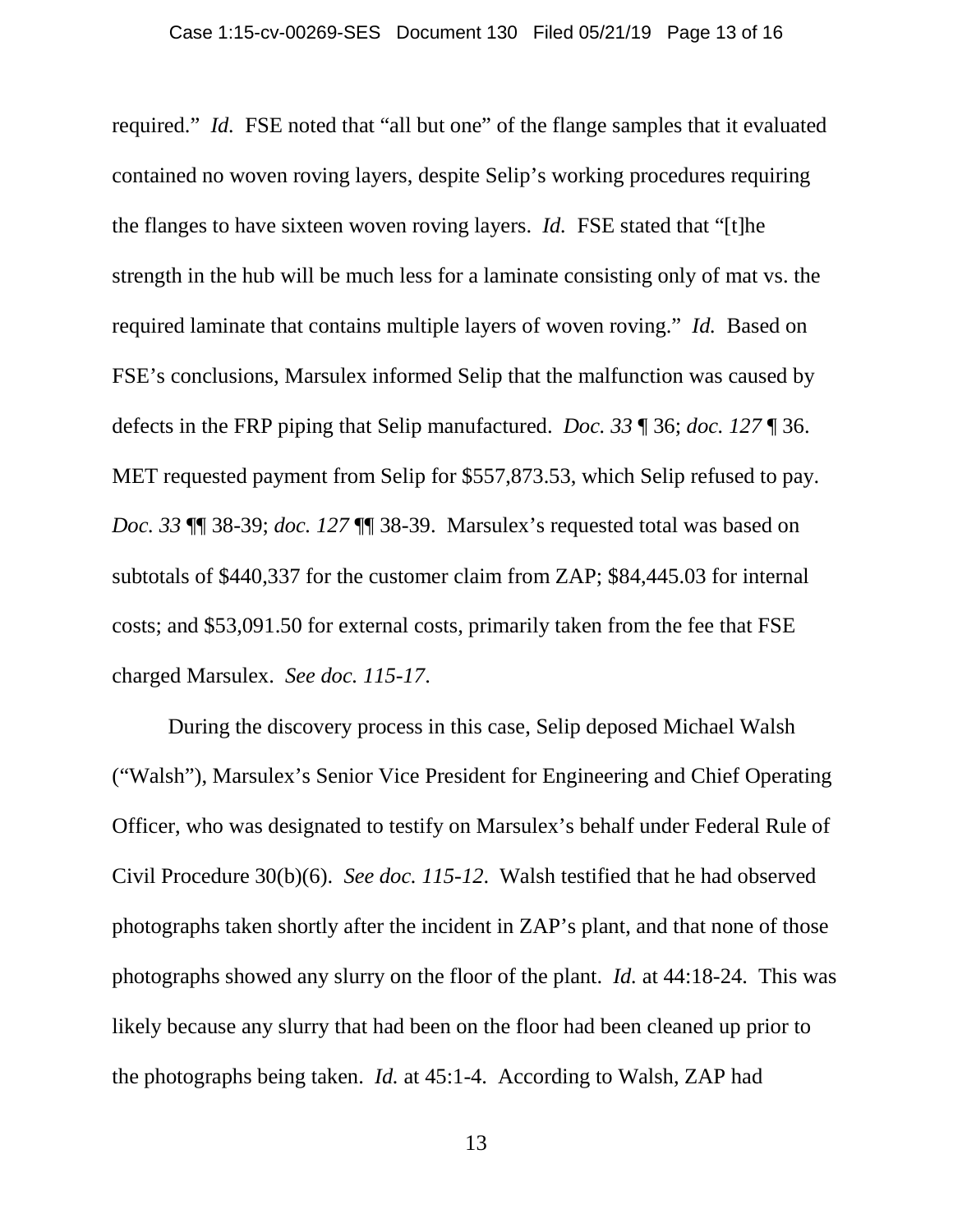represented to Marsulex shortly after the accident that the FRP piping had failed. *Id.* at 53:13-54:7. Walsh specified that "[t]he discharge line just downstream of the pump expansion joint" failed and that the FGD unit was in operation at the time of the failure. *Id.* at 62:14-19.

### **V. Discussion.**

 $\overline{\phantom{a}}$ 

Selip argues that it is entitled to summary judgment on Marsulex's breach of contract claims because Marsulex cannot establish either a breach of the parties' contract or damages arising from an alleged breach.<sup>[2](#page-13-0)</sup> Selip argues that it is entitled to summary judgment on Marsulex's breach of contract claims because Marsulex cannot establish either a breach of the parties' contract or damages arising from an alleged breach. *Doc. 116* at 5. Selip asserts that because of the lack of causation evidence, Marsulex would be unable to prove either a breach or damages at trial. *Id.* at 6. Selip notes that although the FSE report was "critical of the construction

<span id="page-13-0"></span><sup>&</sup>lt;sup>2</sup> Although its motion is titled a motion for summary judgment rather than a motion for partial summary judgment, Selip does not raise any arguments as to why it is entitled to summary judgment on Marsulex's breach of warranty or unjust enrichment claims. *See generally docs. 115-16*. In addition, Selip specifies on the first page of its motion that "[t]he issue of summary judgment arises out of a breach of contract action related to the construction of a Flue Gas Desulfurization Unit in Pulawy, Poland." *Doc. 115* at 1. Moreover, Marsulex argues in its brief in opposition to Selip's motion that Selip did not move for summary judgment on Marsulex's breach of warranty or unjust enrichment claims, and Selip does not respond to that argument in its reply brief. *See doc. 117* at 13, 15; *see generally doc. 123*. Accordingly, we will construe Selip's motion for summary judgment as only seeking summary judgment on Marsulex's breach of contract claims.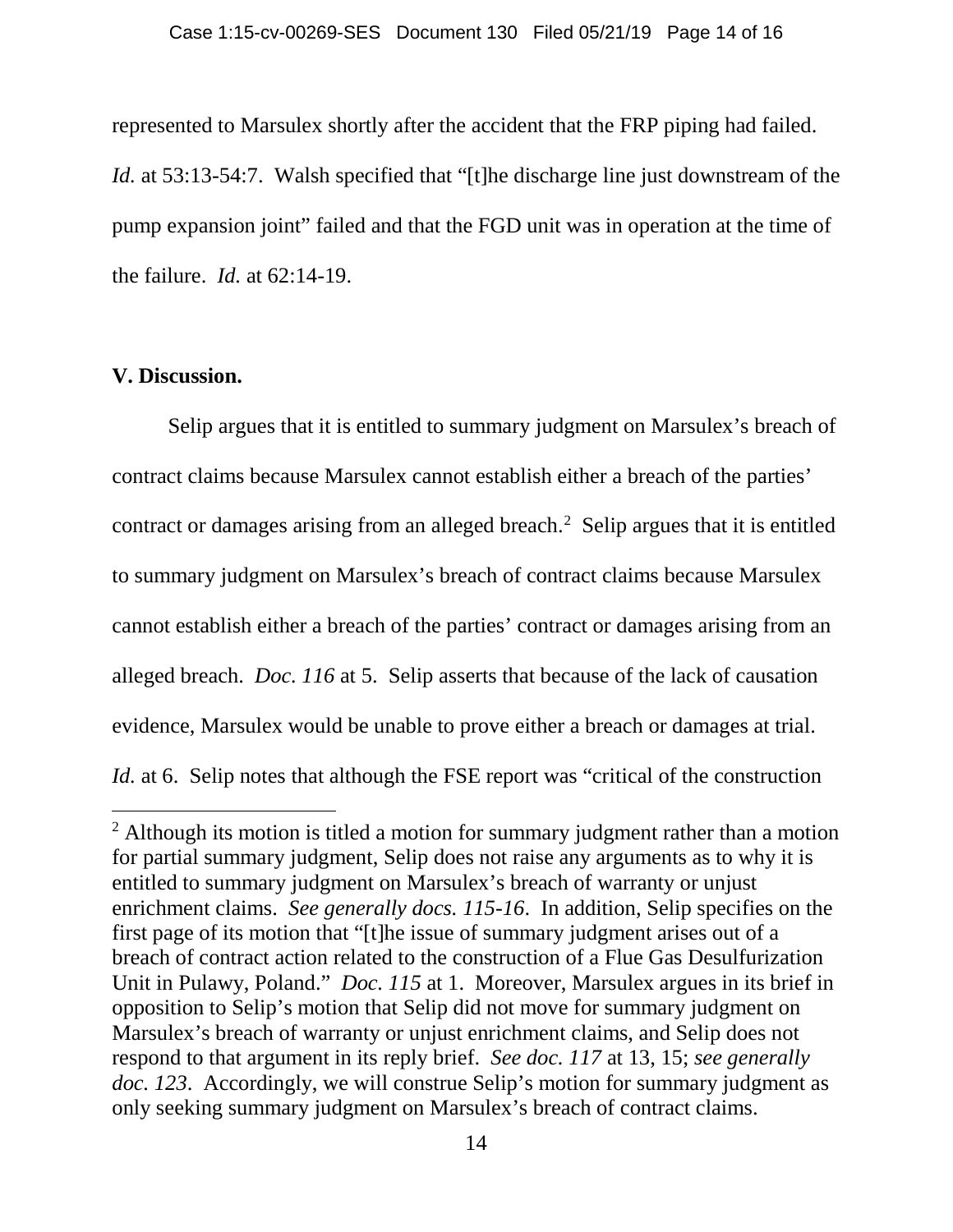method" used by Selip in constructing the flanges, the report did not "reach a conclusion as to the cause of the underlying incident of May 31, 2014," which Selip argues is the foundation of Marsulex's claim. *Id.* Because of the FSE report not reaching such a conclusion, Selip argues that Marsulex "has *no evidence* to establish the causal link between the alleged breach of contract and the damages allegedly incurred at the ZAP plant in Pulawy, Poland." *Id.* Selip further argues that Marsulex has produced insufficient evidence for a finder of fact to determine Marsulex's damages. *Id.* at 7. Marsulex responds that Selip's argument is a "speculative" attack on the weight of Marsulex's evidence. *Doc. 117* at 2. Marsulex argues "[t]here is no evidence to support Selip's conjecture" that Marsulex has insufficient evidence to prove its claims. *Id.*

Viewing the facts in the light most favorable to Marsulex as the nonmovant, we find that there are genuine issues of material fact that preclude the entry of summary judgment. The contract between Marsulex and Selip contained a number of provisions governing the quality of the FRP piping that Selip was to manufacture and provide. Given the evidence in the record of possible defects in the FRP piping—including FSE's finding that the flange samples it examined did not meet Selip's design and fabrication requirements, FSE's finding of a significant issue in the elbow flanges that Selip manufactured, and FSE's finding that all but one of the flange samples that it examined did not contain any woven